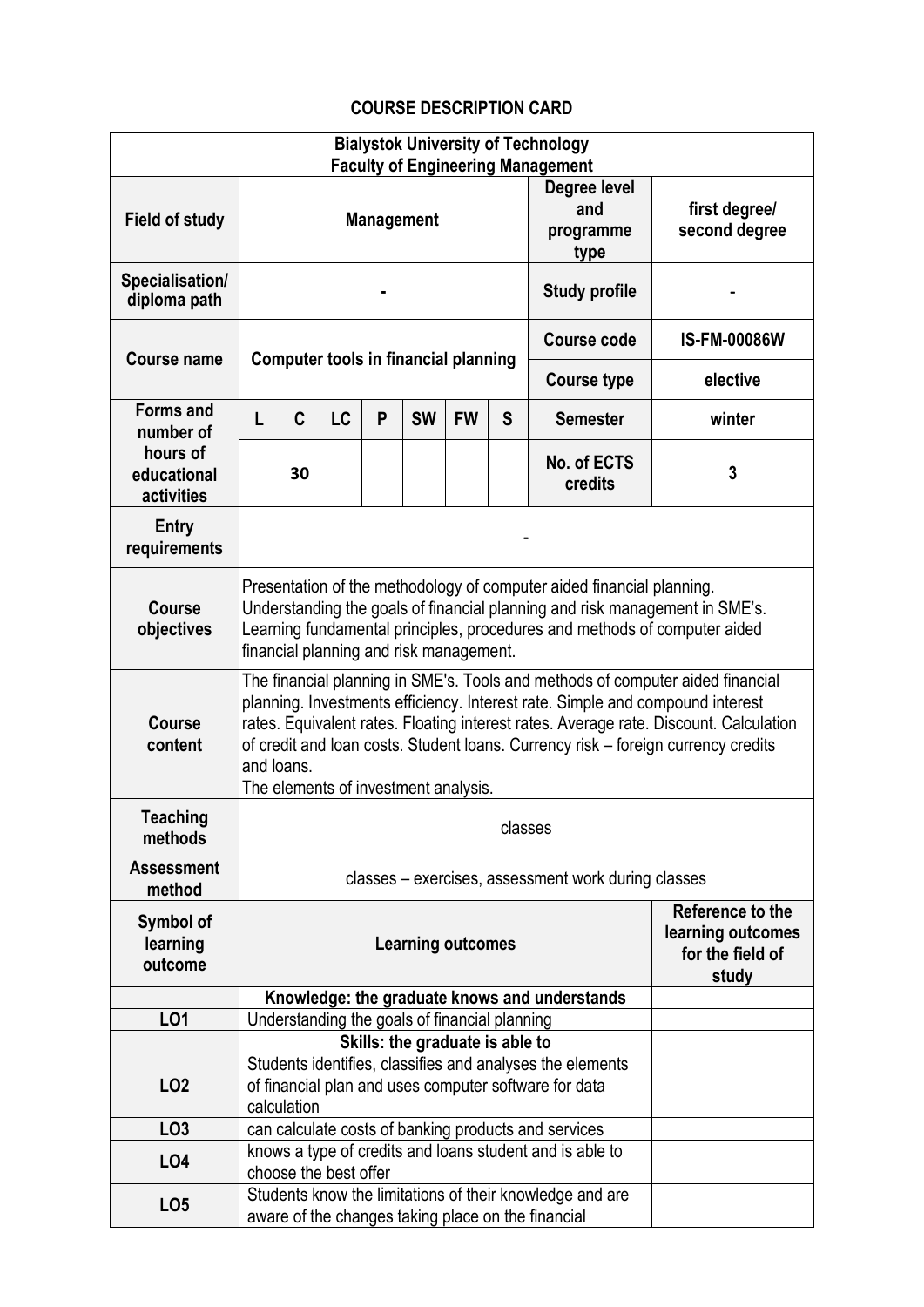|                                                      | markets. Consequently, they understand the need to<br>expand the knowledge and skills they already have.                                                                                                                                                                                                                                                                                                                                                                                                                                                       |                                                                      |                                  |  |  |
|------------------------------------------------------|----------------------------------------------------------------------------------------------------------------------------------------------------------------------------------------------------------------------------------------------------------------------------------------------------------------------------------------------------------------------------------------------------------------------------------------------------------------------------------------------------------------------------------------------------------------|----------------------------------------------------------------------|----------------------------------|--|--|
|                                                      | Social competence: the graduate is ready to                                                                                                                                                                                                                                                                                                                                                                                                                                                                                                                    |                                                                      |                                  |  |  |
| LO <sub>6</sub>                                      | applies ethical principles and norms during classes                                                                                                                                                                                                                                                                                                                                                                                                                                                                                                            |                                                                      |                                  |  |  |
| Symbol of<br>learning<br>outcome                     | Methods of assessing the learning outcomes                                                                                                                                                                                                                                                                                                                                                                                                                                                                                                                     | <b>Type of tuition</b><br>during which the<br>outcome is<br>assessed |                                  |  |  |
| LO1                                                  | Student prepares a project and presentation on its results                                                                                                                                                                                                                                                                                                                                                                                                                                                                                                     | C                                                                    |                                  |  |  |
| LO <sub>2</sub>                                      | Student prepares a project and presentation on its results,<br>C<br>assessment work during classes                                                                                                                                                                                                                                                                                                                                                                                                                                                             |                                                                      |                                  |  |  |
| LO <sub>3</sub>                                      | Student prepares a project and presentation on its results,<br>C<br>assessment work during classes                                                                                                                                                                                                                                                                                                                                                                                                                                                             |                                                                      |                                  |  |  |
| L04                                                  | Student prepares a project and presentation on its results,<br>assessment work during classes                                                                                                                                                                                                                                                                                                                                                                                                                                                                  | C                                                                    |                                  |  |  |
| LO <sub>5</sub>                                      | classes – evaluating the student's performance in classes                                                                                                                                                                                                                                                                                                                                                                                                                                                                                                      | C                                                                    |                                  |  |  |
| LO <sub>6</sub>                                      | classes - evaluating the student's performance in classes                                                                                                                                                                                                                                                                                                                                                                                                                                                                                                      | Ć                                                                    |                                  |  |  |
|                                                      | No. of hours                                                                                                                                                                                                                                                                                                                                                                                                                                                                                                                                                   |                                                                      |                                  |  |  |
|                                                      | participation in classes                                                                                                                                                                                                                                                                                                                                                                                                                                                                                                                                       | 30                                                                   |                                  |  |  |
|                                                      | preparation a project                                                                                                                                                                                                                                                                                                                                                                                                                                                                                                                                          | 25                                                                   |                                  |  |  |
|                                                      | preparation for classes                                                                                                                                                                                                                                                                                                                                                                                                                                                                                                                                        | 15                                                                   |                                  |  |  |
| <b>Calculation</b>                                   | participation in consultations                                                                                                                                                                                                                                                                                                                                                                                                                                                                                                                                 | 5                                                                    |                                  |  |  |
|                                                      |                                                                                                                                                                                                                                                                                                                                                                                                                                                                                                                                                                |                                                                      |                                  |  |  |
|                                                      |                                                                                                                                                                                                                                                                                                                                                                                                                                                                                                                                                                | 75                                                                   |                                  |  |  |
|                                                      | <b>TOTAL:</b>                                                                                                                                                                                                                                                                                                                                                                                                                                                                                                                                                  |                                                                      |                                  |  |  |
|                                                      |                                                                                                                                                                                                                                                                                                                                                                                                                                                                                                                                                                |                                                                      |                                  |  |  |
|                                                      | <b>Quantitative indicators</b>                                                                                                                                                                                                                                                                                                                                                                                                                                                                                                                                 | <b>HOURS</b>                                                         | No. of<br><b>ECTS</b><br>credits |  |  |
|                                                      | Student workload - activities that require direct teacher participation                                                                                                                                                                                                                                                                                                                                                                                                                                                                                        | 30                                                                   | 1,2                              |  |  |
|                                                      | Student workload - practical activities                                                                                                                                                                                                                                                                                                                                                                                                                                                                                                                        | 75                                                                   | 3,0                              |  |  |
| <b>Basic</b><br>references                           | 1. Fairhurst, D.S. (2019). Using Excel for Business and Financial Modelling: A<br>Practical Guide. Chichester: Wiley.<br>2. Holden, C.W. (2014). Excel Modelling in Corporate Finance. Boston et al.:<br>Pearson.<br>3. Lynch, P. (2017). Financial Modelling for Project Finance: Pre-financial close<br>cashflow modelling in Excel. Lynch-Ayerst Publishing.<br>Prager, J.K. (2015). Financial forecasting in Microsoft Excel. Washington:<br>BuilderBooks.                                                                                                 |                                                                      |                                  |  |  |
| <b>Supplementary</b><br>references<br>Organisational | 1. Simonds, J. (2021). Excel 2021: A Complete Guide To Master Excel's<br>Fundamentals And Understanding Of Advanced Features Such As Sampling<br>Technique, Business Modelling And Numerous Methods Of Data Analysis.<br>Independently published.<br>Häcker, J., Ernst, D. (2017). Financial Modeling: An Introductory Guide to<br>2.<br>Excel and VBA Applications in Finance. London: Palgrave Macmillan.<br>Day, A. (2012). Mastering Financial Modelling in Microsoft Excel. A<br>3.<br>Practitioner's Guide to Applied Corporate. Harlow et al.: Pearson. |                                                                      |                                  |  |  |